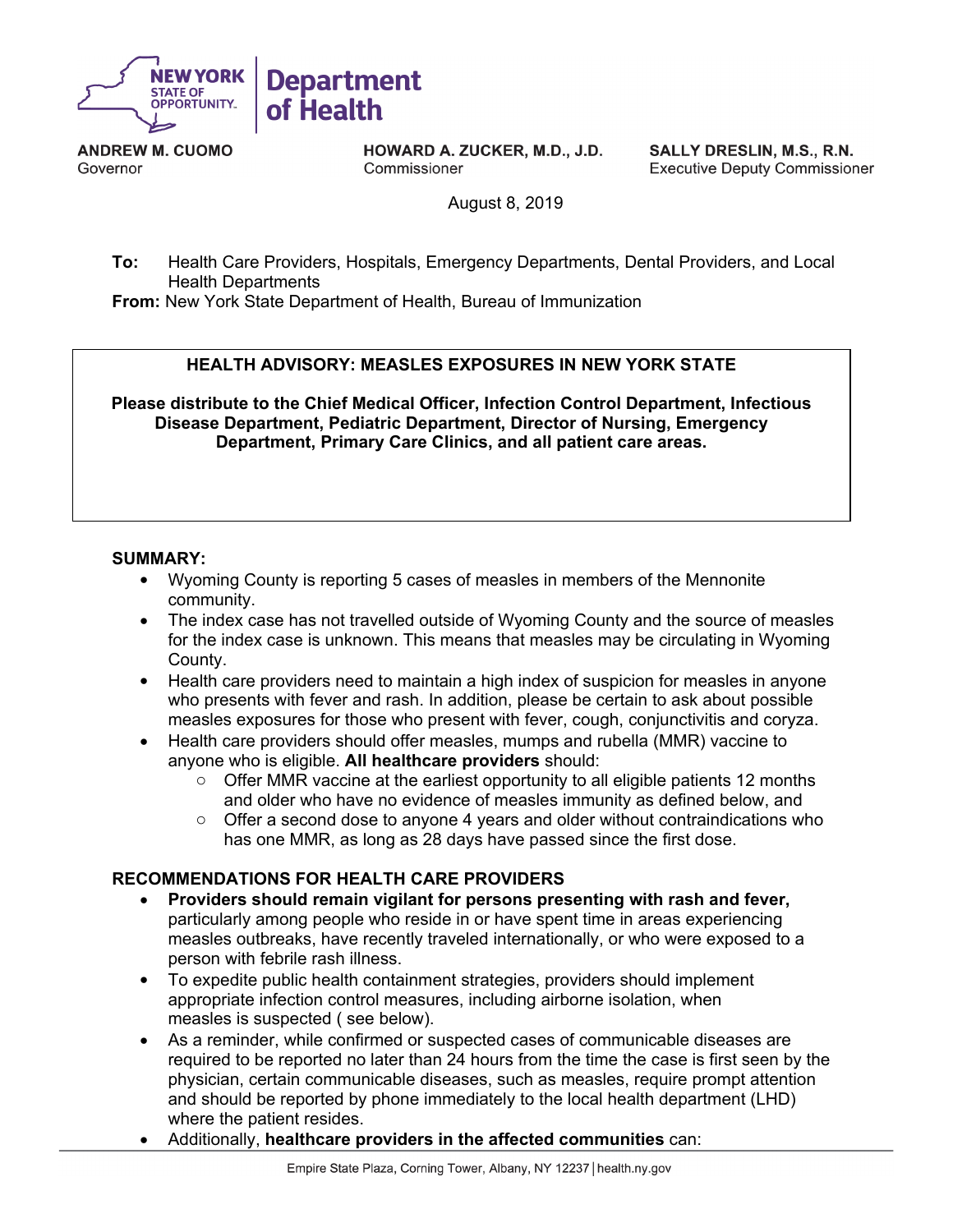- $\circ$  Offer a second dose of MMR vaccine to eligible patients aged 1-3 years without contraindications who have previously received one dose. The second dose must be given a minimum of 28 days after the first dose.
- o Offer a dose of MMR vaccine to infants 6-11 months of age without contraindications. This dose will not count toward the routine 2-dose schedule. Child will need to be revaccinated at 12-15 months of age and again at 4-6 years of age for a total of 3 doses.
- $\circ$  Report all doses of MMR vaccine, both historical doses and those recently administered to patients, particularly children being excluded from school due to lack of measles immunity, to the New York State Immunization Information System (NYSIIS). Many schools rely on NYSIIS records to document vaccine receipt. Although Public Health Law Section 2168 requires NYSIIS reporting within 14 days of vaccine administration, reporting doses administered to students being excluded from school within 24 hours of vaccine administration and ensuring all historical doses have been documented in NYSIIS in a timely manner will assist in the child's prompt return to school.
- **Hospitals in the impacted counties** are asked to not permit visitation by persons displaying symptoms of measles, to any location in the hospital, particularly areas caring for the most vulnerable patients, such as the newborn nursery or the Intensive Care Unit.
	- $\circ$  Signage explaining these visitation restrictions should be displayed at all hospital entrances and at entrances to all units that treat the facility's most vulnerable patients.

# **MEASLES EPIDEMIOLOGY**

Measles can be severe and is highly infectious; following exposure, up to 90% of susceptible persons develop measles. It is spread by the airborne route, when an infected person coughs and or sneezes. Measles virus can remain active and contagious for up to 2 hours in the air or on surfaces. The time from exposure to rash onset averages 14 days with a range of 7 to 21 days. Persons with measles are infectious from 4 days before to 4 days after rash onset.

# **CLINICAL FEATURES**

Measles is characterized by a prodrome of fever (101–105 degrees F) followed by cough, coryza, and/or conjunctivitis. An erythematous, maculopapular rash presents 2-4 days later and lasts 5-6 days. It usually starts on the face and proceeds down the body to involve the extremities last and may include the palms and soles. The rash is usually discrete but may become confluent on the upper body; it resolves in the same order that it appeared. Koplik spots (punctate blue-white spots on the bright red background of the buccal mucosa) may be present, often before the rash develops, but are often not seen and are not required for the diagnosis of measles.

### **REPORTING DETAILS**

**Health care providers should increase their index of suspicion for measles in clinically compatible cases. In NYS, confirmed or suspected cases of communicable diseases are required to be reported no later than 24 hours from the time the case is first seen by the physician, however, the LHD should be notified of any suspect case immediately.** Reports should be made at the time of initial clinical suspicion. If the diagnosis of measles is being considered and diagnostic testing for measles is ordered, then the case should be reported at that time. LHDs should also be notified of discharge plans from the healthcare setting. This is especially important if the case lives in a multifamily dwelling, dormitory, group home or has young children at home.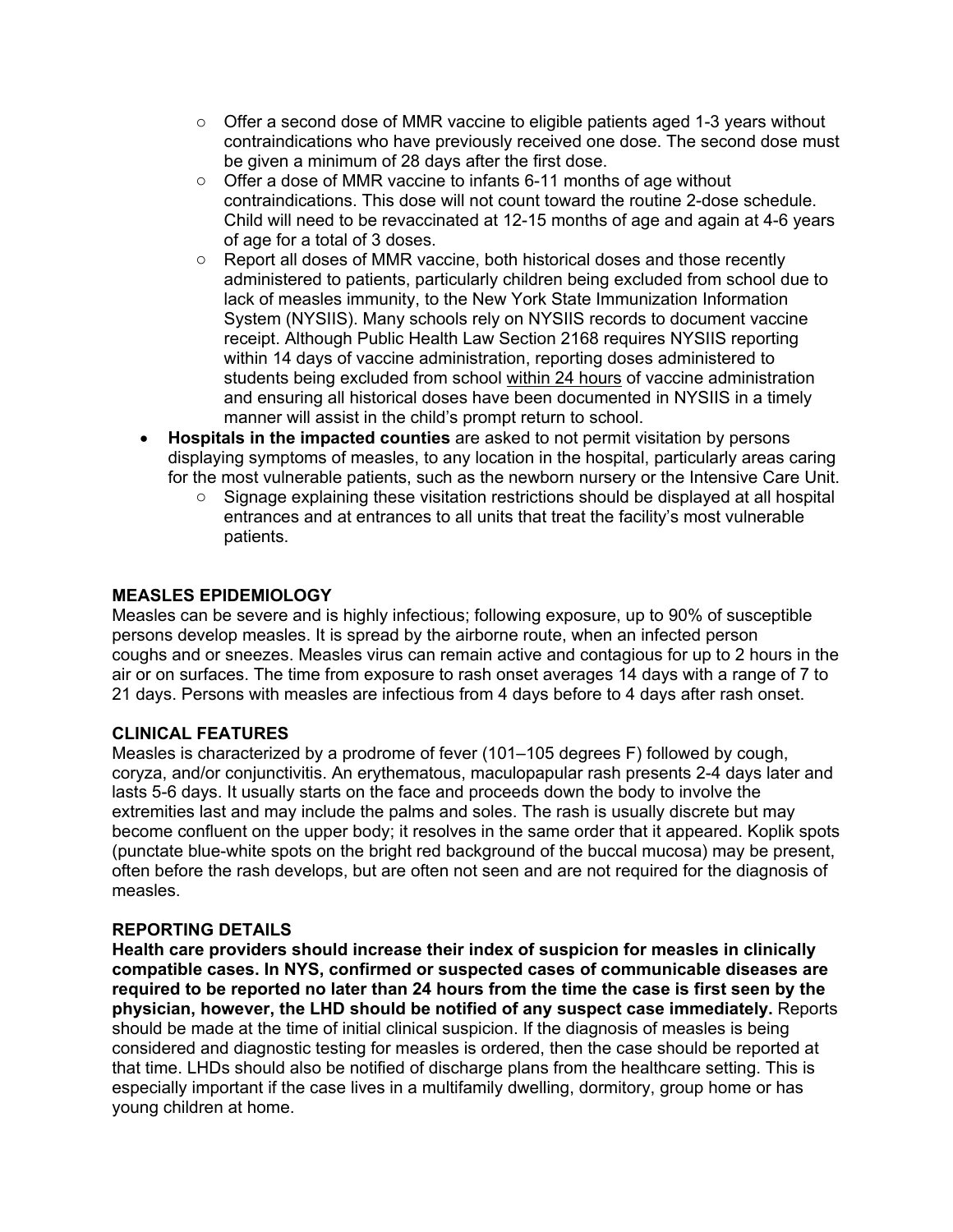# **INFECTION CONTROL**

Measles is spread via airborne transmission and direct contact with infectious droplets. Cases of fever and rash illness should immediately be placed in airborne isolation. If an airborne infection isolation room is not available, then the exam room used to isolate a suspect measles case should not be used for 2 hours after the case leaves the room and the number of people entering and leaving should be minimized. When transporting a patient through the hospital, the patient should be masked. If possible, elevators and corridors should not be used for two hours after the patient has passed through them. If possible, any procedures required for the patient should be performed in the patient's room or delayed until the patient is no longer infectious. **If a suspect measles case, being evaluated as an outpatient, needs to be sent to a hospital emergency room, the emergency room should be notified ahead so that appropriate infection control precautions can be implemented upon arrival.**

# **LABORATORY TESTING**

**Viral specimens (throat or nasal-pharyngeal swab and urine) and serology (IgM and IgG) should be obtained for diagnostic testing and confirmation.** Use of commercial laboratories for measles testing may take up to a week to obtain results. **Reporting suspected cases of measles enables access to rapid testing through the NYS Wadsworth Center Laboratory.**  The LHD can assist in arranging testing at the Wadsworth Center Laboratory. Viral specimens that result in a positive PCR or culture will be forwarded to CDC for confirmation and genotyping. Call your LHD before shipping specimens.

### **MEASLES POST-EXPOSURE PROPHYLAXIS (PEP)**

The successful initiation of measles PEP requires rapid intervention. LHDs can assist with the proper PEP recommendations and infection control measures. Measles vaccination should be administered to susceptible contacts of a measles patient within 72 hours of exposure and may offer protection. Immune globulin is indicated for susceptible household or other close contacts of patients with measles who are ineligible to receive MMR vaccination, particularly those contacts younger than 6 months of age, pregnant women and/or immunocompromised persons, for whom risk of complications is highest. Immune globulin should be given within 6 days of exposure to prevent or lessen the severity of measles.

### **MEASLES IMMUNITY**

Acceptable presumptive evidence of immunity to measles includes:

- Born prior to 1957; or
- **Written documentation from a health care provider or an official record** of ageappropriate vaccination with 2 doses of measles containing vaccine separated by at least 28 days for school-aged children (grades K-12) and adults at high risk for exposure and or transmission (i.e., healthcare personnel, students at post-high school educational institutions, and international travelers); or
- **Written documentation** of age-appropriate vaccination (i.e., aged ≥ 12 months) with at least 1 dose of measles-containing vaccine for preschool-aged children and adults who are not considered high risk; or
- Laboratory evidence of immunity; or
- Laboratory confirmation of disease.

### **MEASLES VACCINE RECOMMENDATIONS**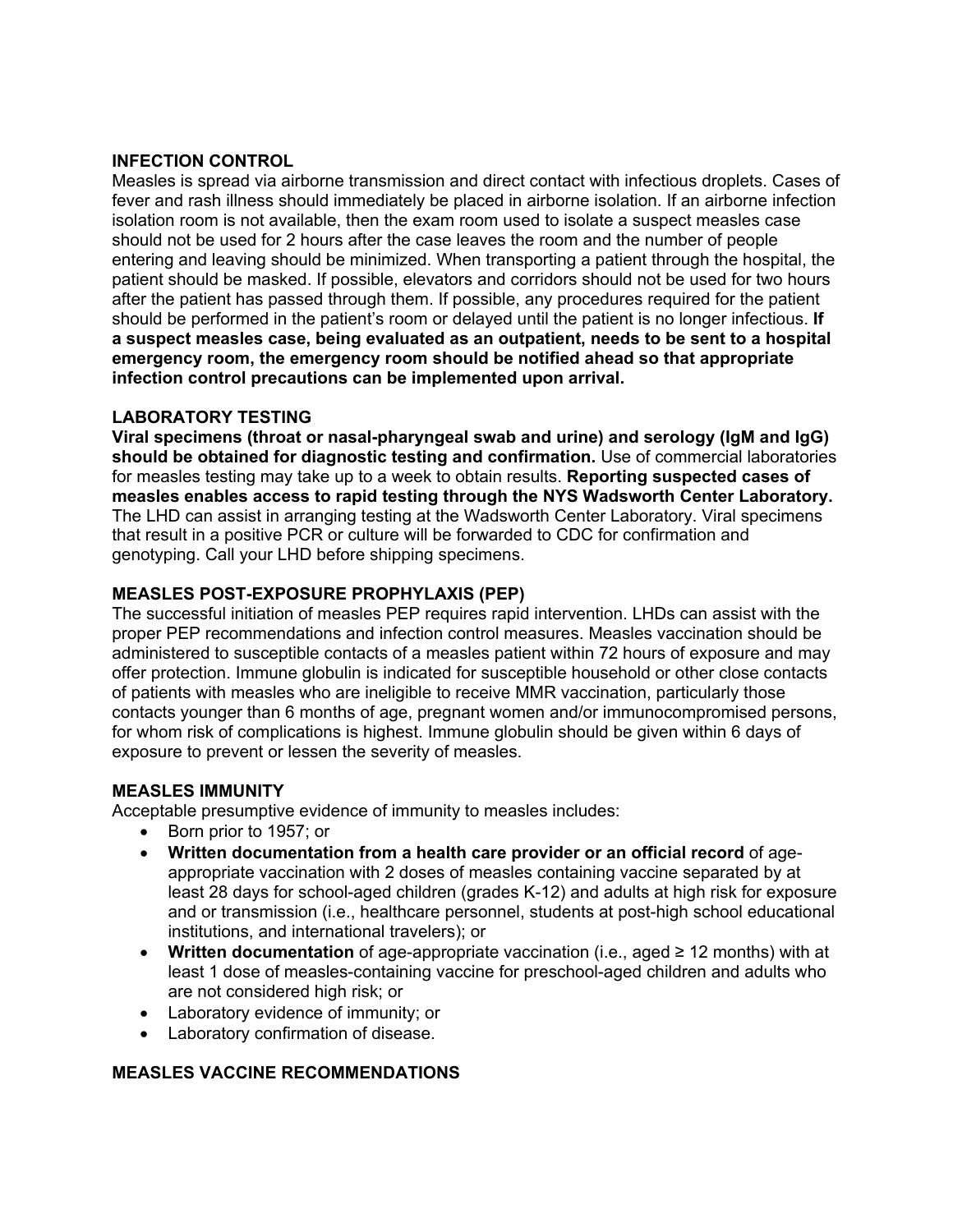**(**Note: For areas where measles disease transmission is occurring, please refer to the guidance provided above)

# **Children ≥ 12 months, Adolescents, and Adults**

- All children should receive an MMR vaccine at 12 15 months of age. The second dose of MMR is routinely administered at age 4 – 6 years typically before entering kindergarten but may be administered as soon as 28 days after the first dose. **Vaccination should be provided at the earliest opportunity** based on the ACIP recommended schedule.
- **Children over one year of age who have received one dose of MMR vaccine and who have recently been exposed to measles infection or are planning travel outside the U.S. should receive a second dose as soon as possible, as long as 28 days have passed since the first dose.** Second doses of MMR are valid as long as they are administered after 12 months of age and at least 28 days after the first dose was administered.
- Anyone who lacks proof of measles immunity, as defined above, should receive at least one dose of MMR vaccine. Two appropriately spaced doses of MMR vaccine are recommended for health-care personnel, college students, and international travelers.
- Measles remains a common disease in many parts of the world and is introduced into the United States through frequent international travel. There are ongoing measles outbreaks occurring in multiple countries in South America, Europe, Asia, and Africa. Healthcare providers should ensure that all patients are up-to-date with age appropriate MMR (measles, mumps, rubella) vaccination. **Providers should offer MMR vaccine to patients without documentation of vaccination or other evidence of measles immunity. This is important to provide protection from potential future exposure.**

# **Children 6–11 months of age who are traveling outside the U.S.**

- Should receive one dose of MMR vaccine prior to international travel.
- MMR vaccine given before 12 months of age should not be counted as part of the routine series. Children who receive MMR vaccine before age 12 months will need two more doses for a total of three doses, the first of which should be administered at 12 – 15 months of age and the second at least 28 days later (typically at age 4 – 6 years or before beginning kindergarten).

# **RESOURCES:**

# **Contact Information:**

- County Health Department contact information: http://www.nysacho.org/i4a/pages/index.cfm?pageid=37
- New York State Department of Health, Bureau of Immunization: 518-473-4437

# **Additional Information:**

- Complete information on MMR vaccine recommendations: http://www.cdc.gov/mmwr/pdf/rr/rr6204.pdf
- 2018 Immunization Schedules: http://www.cdc.gov/vaccines/schedules/
- The NYSDOH Measles Fact Sheet is available at: http://www.health.ny.gov/diseases/communicable/measles/fact\_sheet.htm